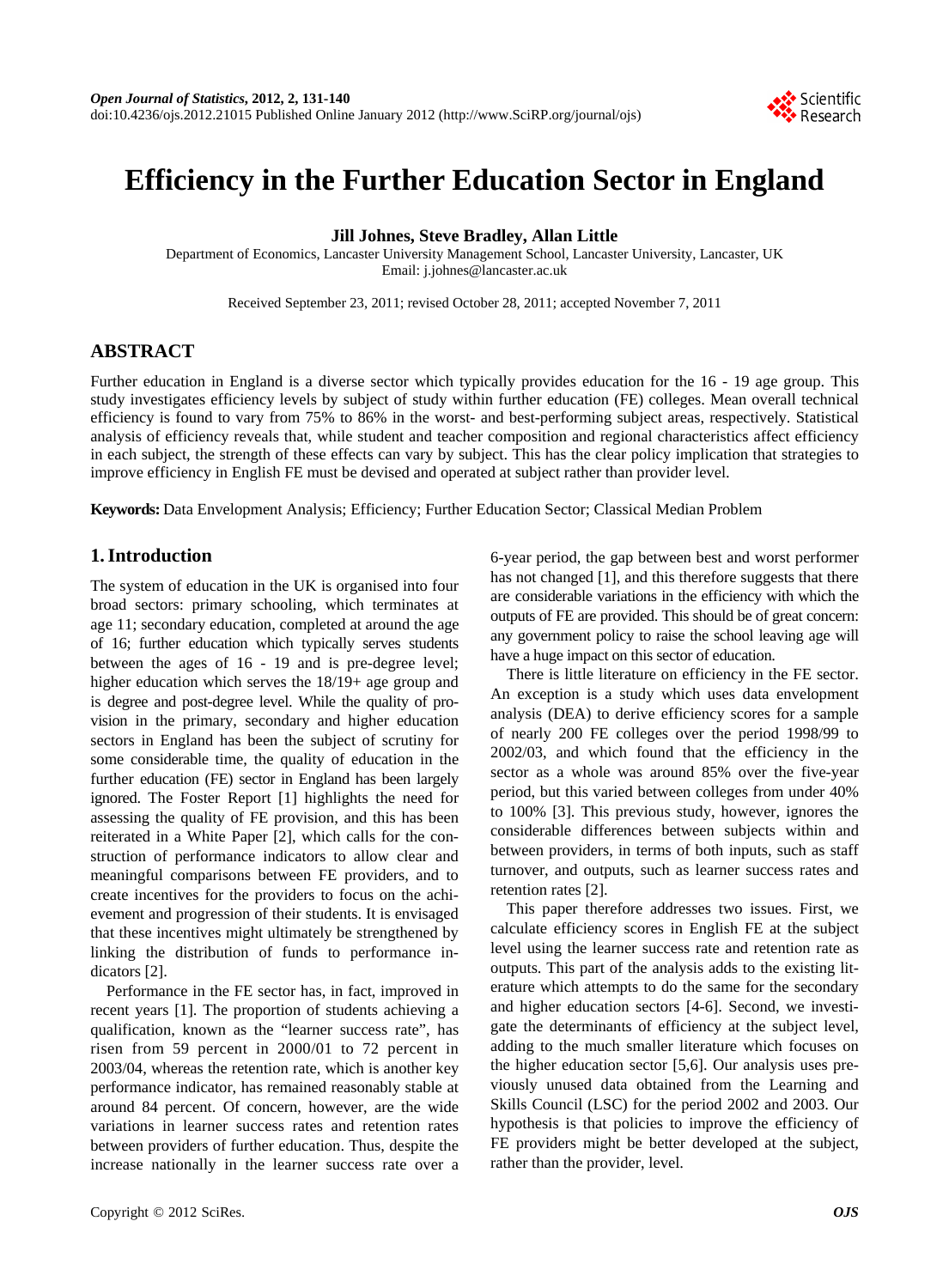# **2. The FE Sector and the Data**

#### **2.1. The FE Sector**

The largest group of FE providers in England is made up of General FE and Tertiary colleges, which are large institutions offering a broad range of vocational and academic subjects at various levels, and are attended by both young people (16 - 19 year olds) and adults. Sixth Form colleges are another substantial group and have traditionally catered for 16 - 19 year olds taking academic Advanced level courses. More recently, however, they have broadened both their course offering and their student profile. Specialist Colleges concentrate on specific areas of the curriculum such as art and design, dance and drama or land based subjects. They often have well developed links with employers and industry because of the specialist nature of the subjects taught. Finally, Specialist Designated institutions cater mainly for adults, as do External Institutions. The latter, however, also cater to the needs of educationally disadvantaged students. For the purposes of this study, these two groups are amalgamated into "External and specialist institutions".

Most colleges derive the majority (78 percent) of their income centrally from public sources, which is distributed by the LSC since it was set up in 2001. Funding is allocated on the basis of a formula which has five components. These are: a national base rate, reflecting the length and cost of the provision of various programmes; a weighting for more costly programmes or courses; a weighting for learners achieving the programme; an uplift applied for colleges taking learners from specified disadvantaged backgrounds; and finally an additional amount paid to colleges in geographical areas where provision is more costly (e.g. London). Funding in the FE sector is therefore partly based on inputs and partly tied to outputs.

## **2.2. The Data**

The data used in this analysis were obtained from the administrative records of the LSC and refer to the period 2001/02 and 2002/03. There are around 600 FE providers in England, and a record is kept, by each FE college, of every qualification studied by each student. Each qualification is assigned by the LSC to one of 14 areas of learning (AOLs) on the basis of the subject. The current definitions of AOLs were introduced in 2001/02 and are shown in **Table 1** along with the broad subject areas used in the later analysis. There are around 12,500 observations in total in the study period, but when we link these observations to data on student and staff numbers and characteristics, the sample falls to just under 5000 observations (across nearly 350 providers).

Measures of student success by AOL and FE college are defined as follows: the achievement rate—the proportion of all aimed-for qualifications<sup>1</sup> (within an AOL) which are actually achieved; the retention rate—the proportion of students (within an AOL) who are retained from one year to the next. Since the achievement rate is based on the achievement of individual modules and the retention rate is based on students, some of whom can successfully pass some modules (*i.e.* achieve some quailfication) before dropping out, these two measures are distinct.

Mean achievement (Ach) and retention (Ret) rates are displayed by broad subject area in **Table 2**. Mean values

**Table 1. Definitions of AOLs and broad subject areas.**

| <b>AOL</b>     | Subject        | <b>Definition</b>                                        |
|----------------|----------------|----------------------------------------------------------|
|                | 1              | Science                                                  |
| 1              |                | Science and mathematics                                  |
|                | $\overline{c}$ | <i>Vocational trades</i>                                 |
| 2              |                | Land based provision                                     |
| 3              |                | Construction.                                            |
| $\overline{4}$ |                | Engineering, technology & manufacturing                  |
|                | 3              | Business & related                                       |
| 5              |                | Business administration, management $\&$<br>professional |
| 6              |                | Information & communication technology                   |
|                | 4              | Personal services                                        |
| 7              |                | Retailing, customer service & transportation             |
| 8              |                | Hospitality, sports, leisure & travel                    |
| 9              |                | Hairdressing & beauty therapy                            |
| 10             |                | Health, social care & public services                    |
|                | 5              | Arts                                                     |
| 11             |                | Visual & performing arts & media                         |
|                | 6              | <b>Humanities</b>                                        |
| 12             |                | <b>Humanities</b>                                        |
| 13             |                | English, languages $&$ communication                     |
|                | 7              | Foundation                                               |
| 14             |                | Foundation programmes                                    |

**Table 2. Mean achievement and retention rates for the DEA and Tobit samples.** 

|                      |      | DEA sample |      |      | Tobit sample |      |
|----------------------|------|------------|------|------|--------------|------|
| Subject              | Ach  | Ret        |      | Ach  | <b>Ret</b>   |      |
|                      | mean | mean       | n    | mean | mean         | n    |
| 1 Science            | 0.69 | 0.82       | 703  | 0.68 | 0.82         | 504  |
| 2 Vocational trades  | 0.82 | 0.84       | 1226 | 0.80 | 0.84         | 493  |
| 3 Business & related | 0.76 | 0.84       | 1366 | 0.75 | 0.84         | 1049 |
| 4 Personal services  | 0.85 | 0.86       | 2222 | 0.85 | 0.87         | 1277 |
| 5 Arts               | 0.88 | 0.85       | 614  | 0.87 | 0.85         | 372  |
| 6 Humanities         | 0.75 | 0.81       | 1173 | 0.74 | 0.81         | 803  |
| 7 Foundation         | 0.77 | 0.87       | 538  | 0.76 | 0.87         | 414  |
| ALL.                 | 0.80 | 0.84       | 7842 | 0.78 | 0.84         | 4912 |

<sup>&</sup>lt;sup>1</sup>Note that each module (within a study programme) for which the student has signed up is considered an aimed-for qualification.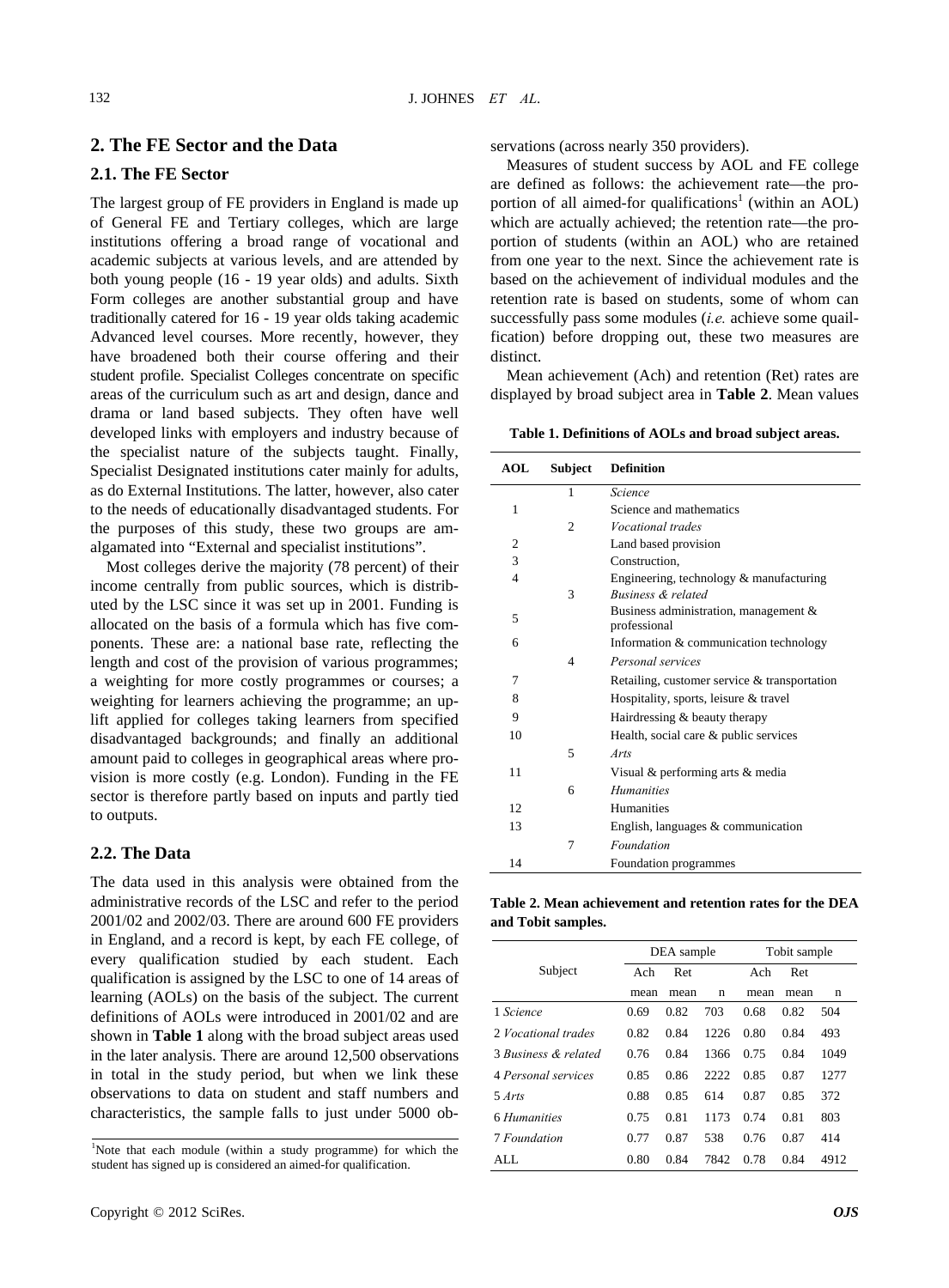are presented for two samples of data used in the subsequent analysis—the DEA and the tobit analysis. It should be noted that these broadly reflect the population values (not shown). "Science", where 70% of the qualifications aimed for in these courses are actually achieved, is the subject area with the lowest achievement rate. "Arts" experiences the highest achievement rate at around 85%. These compare with an average across all subjects of 80%. The range of performance on student retention is narrower, varying from around 80% in "Humanities" to 87% on "Foundation" programmes, both compared to mean performance of 84%.

Achievement and retention rates also vary by type of college (not shown). General/Tertiary FE colleges are actually the worst performers on the achievement rate relative to Sixth Form and Specialist colleges in all but 2 broad subject areas ("Humanities" and "Foundation" programmes), where they are the second best performers. General/Tertiary FE colleges are also the worst performers on the retention rate in all but one subject area ("Foundation" programmes). Specialist colleges, in contrast, perform best on the retention rate in 6 of the 7 broad subject areas.

#### **3. Methodology and Models**

#### **3.1. The Measurement of Technical Efficiency**

Distance functions offer a methodological approach to measuring efficiency which is particularly useful in the context of further education because it allows for both multiple inputs and multiple outputs; it requires no knowledge of either input or output prices; and there are no underlying optimisation assumptions such as cost minimisation or profit maximisation. Let us define the production technology of a decision making unit (DMU), in this case an AOL with a FE provider, as *P*, which represents the transformation of the inputs *x* into the outputs *y*, *i.e.*  $P = \{(x, y)\}$ : *x* can produce *y*). The output distance function  $D_0(x, y)$  measures technical efficiency and is defined elsewhere [7,8]. It is noted that a DMU which has a value of  $D_o(x, y)$  equal to 1 is deemed 100% technically efficient, while one which has  $D_0(x, y)$  is below 1 is deemed inefficient.

The estimation of the distance function can be performed using parametric or non-parametric techniques. A parametric estimating method requires the specification of a functional form for the distance function, and assumptions regarding the statistical distributions of the stochastic errors and efficiencies. Any one (or all) of these assumptions, if incorrect, could introduce bias into the results. In addition, while it is possible to incorporate both multiple inputs and multiple outputs into the parametric model it is not particularly straightforward to do so. For these reasons we prefer to take a non-parametric approach by

using DEA [9,10] to estimate the technical efficiency of AOLs within FE providers. DEA resolves the disadvantages of the parametric approach, and it has an additional advantage, namely that it allows each unit to choose its own input and output weights to show it at its best. In the context of FE, where there is considerable diversity and difference in priorities across departments in FE institutions, this is an attractive feature. It should be noted, however, that DEA is a deterministic technique which makes no allowance for stochastic errors (these are incorporated into the measure of efficiency), and this may well be a serious drawback in the context of education. For the precise linear programming equations required to derive the DEA efficiencies see [11].

A two-stage approach, whereby some variables are held back from the DEA and used in a second stage statistical analysis as possible explanatory variables of the efficiency scores, is commonly used in studies of efficiency in the education context [12-15]. Standard practice is to specify in the DEA those inputs which are largely under the control of the DMU, while factors which are beyond their control are reserved for a second stage analysis of the efficiency scores (see Section 3.2).

Our DEA is conducted at the level of the AOL, and so each AOL (within an FE college) can be thought of as a DMU. Generally speaking, FE providers take raw materials (students) and convert these (using teachers) into qualified students. We therefore specify a simple DEA model as follows:

Inputs:

TEACH $_{ij}$  the total number of teaching staff in each FE college *i*, AOL  $j(j = 1, \dots, 14)$ 

 $STUD_{ij}$  the total number of students in each FE college *i*, AOL *j*( $j = 1, \dots, 14$ )

Outputs:

RETNUM*ij*the number of retained students in FE college *i*, AOL  $j(j=1,\dots,14)$ 

 $ACHV_{ij}$  the number of aimed-for qualifications which are actually achieved in FE college *i*, AOL  $j(j = 1, \dots, 14)$ .

The inputs to the FE production process therefore reflect quantity, while the quality of the inputs is ignored. Variables reflecting student and teacher quality are therefore considered for inclusion in the second stage analysis of the efficiencies.

#### **3.2. Multivariate Analysis of the Factors Affecting Efficiency**

The DEA technique produces efficiency scores which are bounded by 0 and 100 (although the left hand boundary is not observed). Thus we use a tobit model for investigating the determinants of efficiency [3].

The socio-demographic composition of the student population can be expected to affect the efficiency of FE colleges and their constituent departments. For example,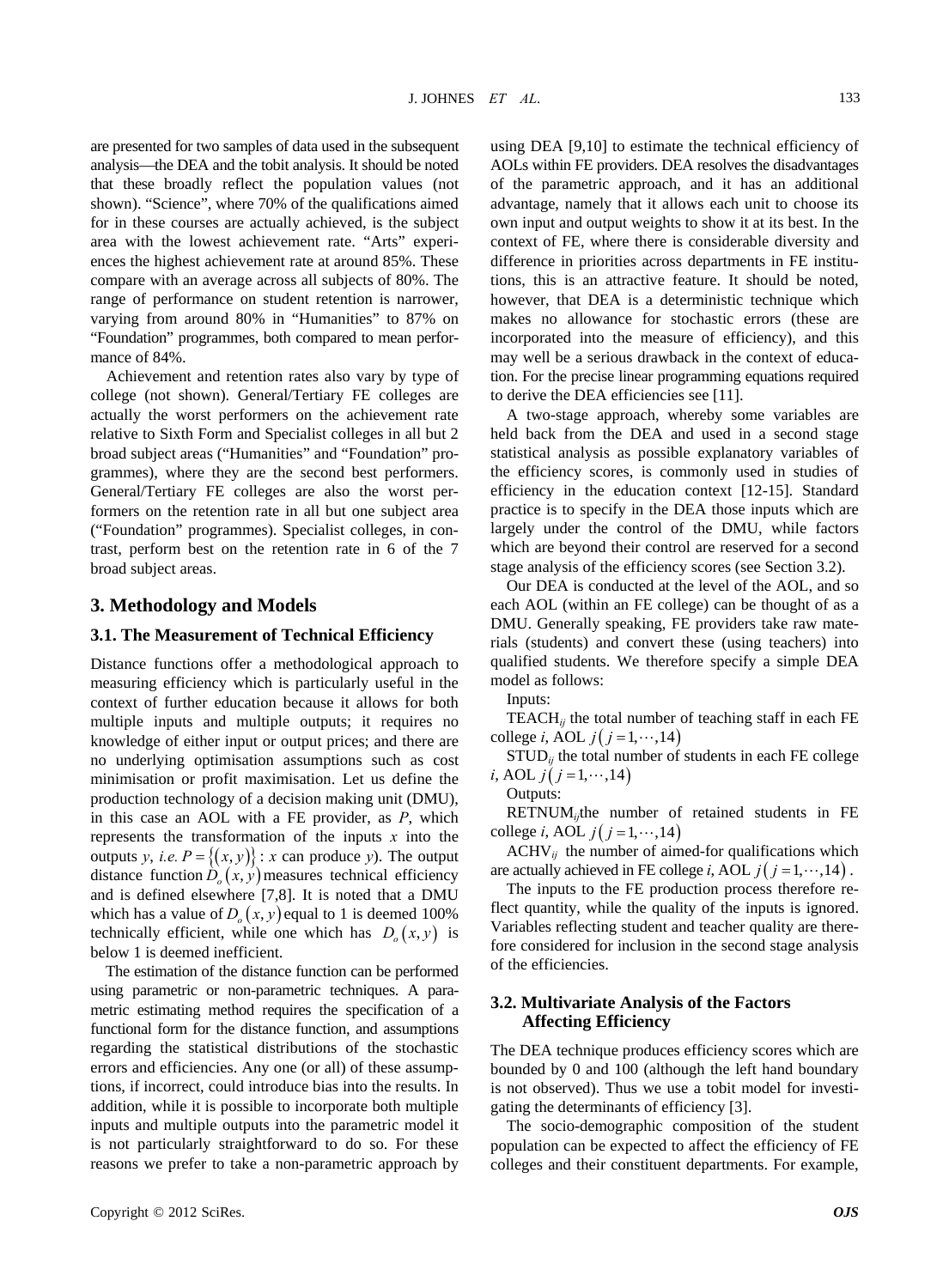the educational attainment of girls is higher than that for boys in FE, particularly in academic subjects [15], and boys are more likely to drop out  $[16]^2$ . Subject variations are likely, however, insofar as boys tend to choose, and do relatively better in, mathematics-based subjects, whereas girls do better in English, humanities and languages [15]. In addition, students from ethnic minority backgrounds tend to stay on in FE to close the so-called "qualification gap" and prefer to do so through academic rather than vocational courses [18], and are less likely to drop out. Student age is also a determinant of both achievement and retention: evidence based on higher education students within a further education context suggests that older students are more likely to complete a course and to achieve higher grades than their younger counterparts [19]. Socio-economic background is also known to affect student achievement [15,16,18], although less so at the post-compulsory schooling stage. The percentage of students in each AOL who do not qualify for widening participation uplift factor is included as a measure of socioeconomic background.

The environmental or socio-demographic characteristics of the locality in which the FE provider is located can also be expected to affect its efficiency. The local unemployment rate is included because it may increase the FE provider's efficiency score via its effects on student attainment and particularly student retention. A high rate of unemployment may encourage students to stay on, rather than drop out, because opportunities in the labour market are scarce (a discouraged worker effect), and it may lead to higher attainment insofar as students work harder to secure a job once they complete FE. These effects may be particularly strong for students on courses, such as Vocational trades through to Personal services, since they have a more explicit focus on preparing students for entry to the labour market after their course has been completed. The percentage of the local population with no qualifications is also included to capture the effect of family background. This is crude but it is expected that localities with a high proportion of unqualified adults will have students from low income families. Students from these backgrounds are more likely to drop out and have lower educational attainment [16,18].

The size of department (measured here by the number of students in each AOL and its square) may affect overall efficiency within the subject area. Subject areas with more teachers are more likely to specialize in teaching particular aspects of the curriculum, which feeds through to higher attainment and retention rates. In addition, the size of the FE provider within which the AOL is located may affect efficiency, insofar as larger providers are more

able to offer support services, library and computing facilities since funding per student tends to be higher. Thus the size of the college and its square are also included.

We also construct a number of variables relating to the quality of the staff in the colleges, such as their average age and experience; more experienced staff should be better teachers and hence raise attainment, whereas older teachers may be less attuned to the needs of their students which have the consequence of reducing retention rates. The "fit" between the background of staff and those of students is also explored by including the ratio of teachers from a particular ethnic background to the student equivalents. There is evidence to suggest that when teachers and pupils have the same ethnic background, teachers have increased subjective perceptions of those students and their performance [20]. Thus a higher ratio might be expected to feed through into better exam results and increased retention.

It is possible that there may be temporal variations in efficiency that are not controlled for by the time varying covariates described above, therefore we also include a year dummy in our second stage models. Similarly, there be broad institutional differences in efficiency that are unaccounted for by the staff and student composition variables, hence the type of FE provider is also included in our models.

## **4. Results**

#### **4.1. Subject Variations in Technical Efficiency**

The results of applying an output-oriented DEA with constant returns to scale (CRS), using the software package PIM DEAsoft V2, to the sample data for 2002 and 2003 (respectively) are summarised in **Table 3**. The gap between the worst- and best-performing AOLs is around 13 percentage points, on average. "Health" is the AOL with the lowest mean efficiency at almost 72%. The broad subject area "Personal services" of which "Health" is a part has a generally low average efficiency at 75%. This result is unexpected insofar as student achievement and retention in the "Personal services" subject area generally are very high (see **Table 2**). In contrast, the best-performing broad subject area (in terms of DEA efficiency) is the "Arts". We also computed equivalent efficiencies for the tobit sample (not shown) which were almost identical to those reported in **Table 3**.

There is evidence of a significant difference in the performance of the different types of FE provider [3]. **Table 4** shows that, on average, and for all subject areas combined, Sixth Form colleges are around 8 percentage points more technically efficient than General and Tertiary FE colleges, and around 11 percentage points more efficient than Specialist colleges. Moreover, **Table 4** offers evidence that differences in the performance of specific groups of colleges persist even at broad subject area level. Sixth

<sup>&</sup>lt;sup>2</sup>There is evidence based on one college that some males stay on at college until they find a job. Despite adding to the non-completion rate, they have in fact been "successful" [17].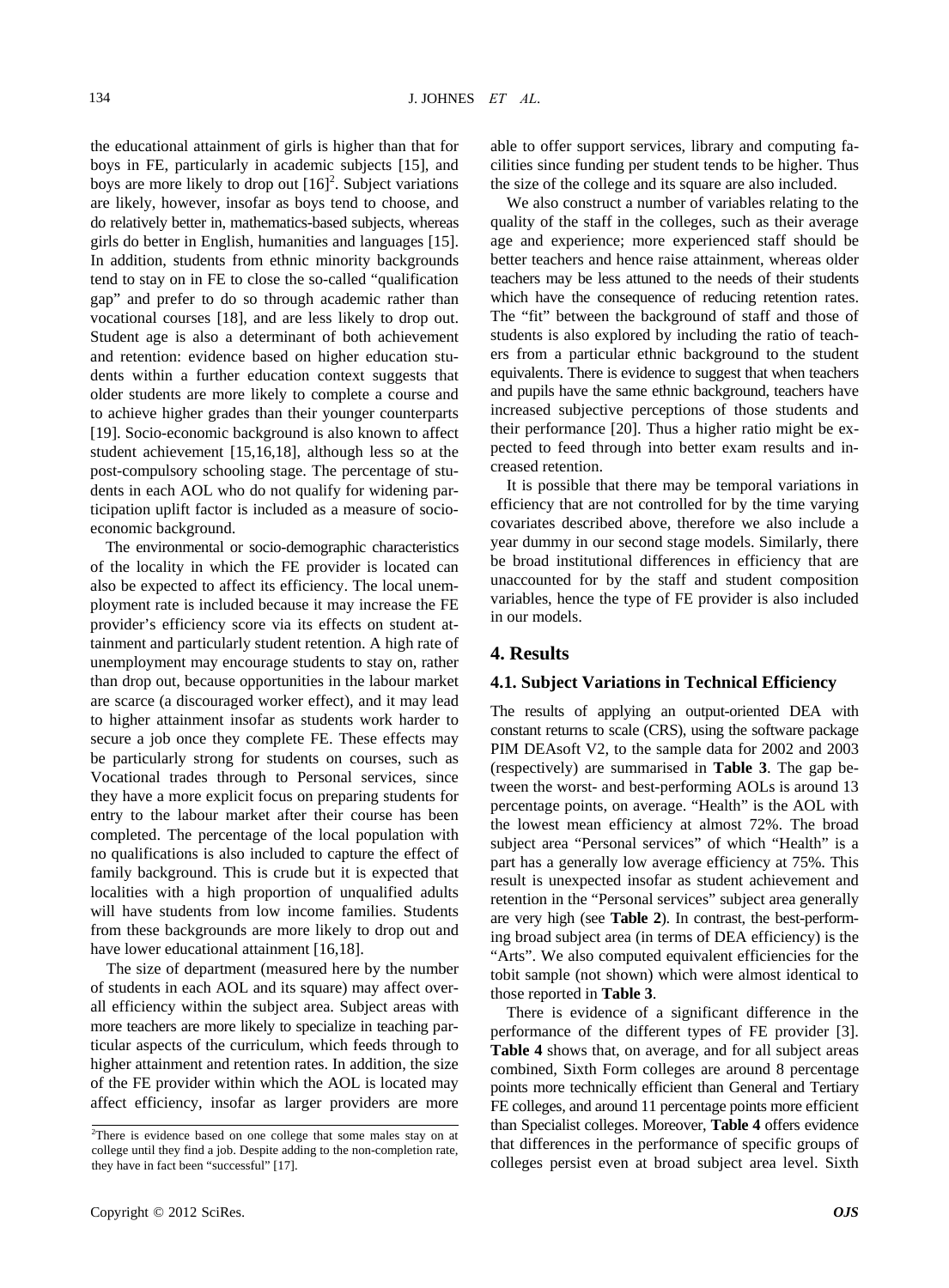Form colleges are top performers in all but two subject areas, the exceptions are "Humanities" and "Foundation". In these two subject areas, Specialist colleges are the best performers. General and Tertiary FE colleges are therefore consistently poor performers in all subject areas.

**Table 3. Summary of overall (CRS) technical efficiencies by AOL and by broad subject area.** 

| Subject AOL          | Lower<br>quartile | Median | Upper<br>quartile | Mean  |
|----------------------|-------------------|--------|-------------------|-------|
| 1 Science            | 76.90             | 82.70  | 88.16             | 82.08 |
| AOL 1                | 76.90             | 82.70  | 88.16             | 82.08 |
| 2 Vocational trades  | 73.81             | 80.70  | 86.97             | 79.03 |
| AOL <sub>2</sub>     | 73.38             | 79.98  | 88.13             | 79.49 |
| AOL <sub>3</sub>     | 71.06             | 78.90  | 85.70             | 77.26 |
| AOL <sub>4</sub>     | 75.15             | 81.77  | 87.13             | 79.95 |
| 3 Business & related | 76.62             | 82.31  | 87.56             | 81.21 |
| AOL 5                | 78.80             | 83.06  | 87.69             | 82.21 |
| AOL 6                | 74.10             | 81.11  | 87.43             | 80.12 |
| 4 Personal services  | 66.67             | 78.30  | 86.22             | 74.92 |
| AOL 7                | 68.31             | 80.56  | 90.22             | 77.08 |
| AOL <sub>8</sub>     | 62.27             | 76.96  | 87.99             | 73.72 |
| AOL <sub>9</sub>     | 73.68             | 78.85  | 83.81             | 78.26 |
| $AOL$ 10             | 63.65             | 76.64  | 84.86             | 72.47 |
| 5 Arts               | 81.68             | 86.05  | 90.43             | 85.76 |
| AOL 11               | 81.68             | 86.05  | 90.43             | 85.76 |
| 6 Humanities         | 75.00             | 80.99  | 87.83             | 81.05 |
| AOL 12               | 73.26             | 80.21  | 88.04             | 80.03 |
| AOL 13               | 76.53             | 81.76  | 87.66             | 82.08 |
| 7 Foundation         | 74.18             | 81.52  | 87.66             | 79.71 |
| AOL 14               | 74.18             | 81.52  | 87.66             | 79.71 |
| All AOLs             | 74.04             | 81.31  | 87.67             | 79.39 |

**Table 4. Mean overall (CRS) technical efficiencies by broad subject area and type of FE provider<sup>a</sup> .**

| Subject              | General/Tertiary<br>colleges | Sixth Form<br>colleges | Specialist<br>colleges |
|----------------------|------------------------------|------------------------|------------------------|
| 1 Science            | 80.33                        | 86.59                  | 83.01                  |
| 2. Vocational trades | 79.01                        | 87.03                  | 66.93                  |
| 3 Business & related | 79.78                        | 85.97                  | 82.15                  |
| 4 Personal services  | 73.21                        | 83.66                  | 57.00                  |
| $5 \text{ Arts}$     | 84.35                        | 89.95                  | 85.02                  |
| 6 Humanities         | 78.32                        | 88.46                  | 89.29                  |
| 7 Foundation         | 79.51                        | 81.59                  | 84.21                  |
| All AOLs             | 77.85                        | 86.14                  | 75.12                  |

<sup>a</sup>Only three types of provider are shown as the numbers in the fourth category (External and specialist institutions) are consistently small.

## **4.2. The Determinants of Technical Efficiency: Evidence from a Pooled Model**

The variation in efficiency by AOL and by type of FE provider requires further investigation using tobit analysis, and the results of this are displayed in **Table 5**. With regard to student gender, a 10 point increase in the percentage of female students increases overall technical efficiency by 1.8 percentage points. The ethnic background of students is also a significant determinant of overall technical efficiency: the larger the percentage of students from an Indian background the higher the technical efficiency of the FE provider. Students from a minority ethnic background, and especially the Indian group, may work harder at college to close the achievement gap between themselves and their white counterparts to offset expected discrimination once they enter the labour market. Insofar as this greater effort leads to a lower drop-out rate and higher achievement rate amongst these groups (and there is evidence from secondary schools [21] that ethnic minority pupils make better progress (on average) in terms of their attainment than their white counterparts), the outcome is greater efficiency. Socio-economic status also has a positive effect on efficiency: an increase in the percentage of students from more prosperous home backgrounds, reflected by the percentage of students ineligible for the widening participation funding, increases technical efficiency. In contrast, a higher percentage of mature students (aged 19 or over) reduces the technical efficiency of the FE provider. This effect (which contrasts with the findings of [19]) may arise because mature students face greater financial constraints, which means that maintaining a presence at college is more difficult to achieve.

Turning now to environmental variables which reflect the geographical location of the college, the unemployment rate, as expected, has a positive effect on efficiency, as does the education level of the adult of the local area, which acts as a proxy for the socio-economic composition of the catchment area of the college.

There is little evidence that scale matters insofar as the coefficient estimates for AOL size and College provider size are small. Provider type, however, is highly significantly related to efficiency. Sixth Form colleges have higher technical efficiency scores by around 4 percentage points when compared to General/Tertiary colleges. This is a little smaller than the gap in raw efficiency scores observed in **Table 4**, reflecting the effect of differences in student, teacher and environmental characteristics. Specialist colleges, on the other hand, have overall efficiency levels which are on average around 6 percentage points lower than General and Tertiary FE colleges. This is much larger than the gap observed in the raw efficiency levels (**Table 4**).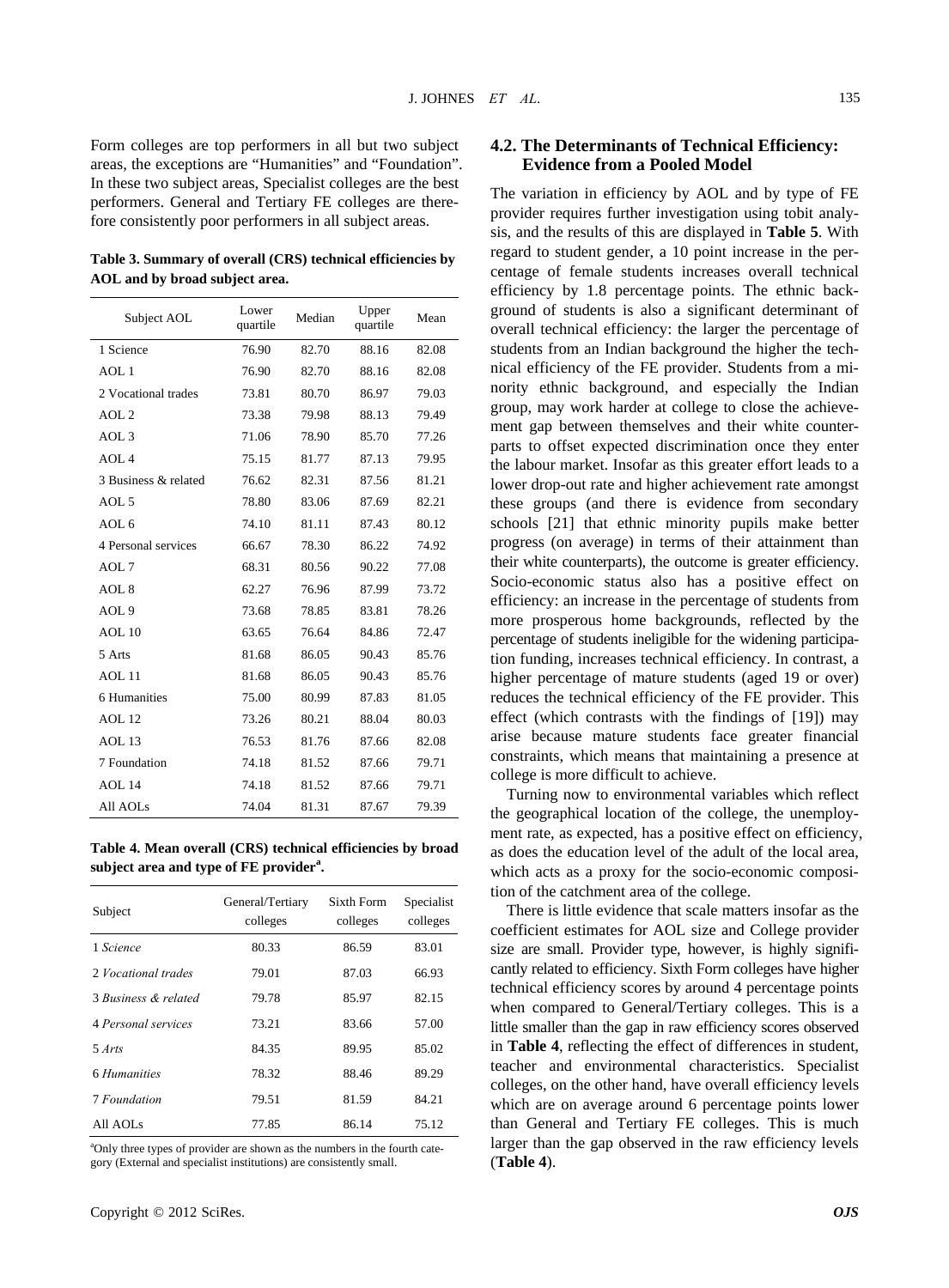The focus of this paper is upon variations in efficiency scores by subject area. What is clear from **Table 5** is that, even after taking into account a host of variables which vary at the subject level, additional effects are picked up by the subject area dummy variables. Furthermore, these variables are very important determinants of provider efficiency in terms of statistical significance and magnitude. In the cases of 3 subject areas ("Personal services", the "Arts" and the "Humanities") the difference in efficiency scores relative to "Science", the base case, is largely the same as that observed in **Table 4**. For the remaining 3 subject areas, this is not the case. Controlling for other factors the efficiency scores of "Vocational trades", "Business & related" and "Foundation" programmes are now higher than for "Science" courses (see **Table 4**). In the case of "Vocational trades", efficiency is 8.5 percentage points higher than in "Science" subjects once both studentand teacher-related variables are taken into account. Why these subject level variations occur requires a disaggregated analysis for each broad subject area, which we turn to in the following section.

The most statistically significant teacher-related variable affecting technical efficiency is the ratio of students to teachers which has a non-linear effect. The result suggests that increasing class size has a positive effect within the range of student to staff ratios observed in the sample data. Moreover, this result remains even when AOL and provider size are dropped from the equation, suggesting that the result is not simply caused by correlation between the various size variables: class, AOL and provider size. This counter-intuitive result is not out of line with previous evidence [22], and may be because an institution which is popular (possibly because it is known to be effective) may consequently have a higher class size—hence a positive relationship between the pupil to staff ratio and efficiency as is found here.

The average age of teachers is negatively related to technical efficiency up to an age of 39 years, after which efficiency rises with age. In contrast, the experience variables are statistically insignificant. Possible multicollinearity between age and experience was investigated by dropping the experience variables, but the result remained unchanged. Many of the other teaching variables are statistically insignificant.

#### **4.3. A Disaggregated Analysis by AOL**

The limitation of the results in the previous section is that we assume that the nature of the production process in each subject area is identical, except for a shift given by the broad subject dummy variables. In this section we present the results of performing the analysis separately for each broad subject area and these are displayed in **Table 6**. Several interesting findings emerge. The degree

| Table 5. The determinants of overall (CRS) technical effi- |  |  |
|------------------------------------------------------------|--|--|
| ciency: pooled tobit model <sup>a</sup> .                  |  |  |

| Variables                                                      | coefficient            | t-ratio               |
|----------------------------------------------------------------|------------------------|-----------------------|
| Student composition (percentages)                              |                        |                       |
| Female                                                         | 0.184                  | $13.62**$             |
| Pakistani/Bangladeshi                                          | 0.031                  | 1.34                  |
| <b>Black</b>                                                   | 0.038                  | 1.53                  |
| Indian                                                         | 0.127                  | $4.83***$             |
| Other                                                          | 0.069                  | $1.91^*$              |
| Mature (aged 19 or more)                                       | $-0.106$               | $-10.45$ **           |
| Immigrant                                                      | 0.036                  | 0.85                  |
| Learning disability                                            | 0.003                  | 0.28                  |
| Non-widening participation                                     | 0.080                  | $6.55***$             |
| Environmental                                                  |                        |                       |
| Local unemployment rate                                        | 0.326                  | $2.07**$              |
| % of local population with no qualifications                   | 0.103                  | $1.75^*$              |
| Subject & Provider                                             |                        |                       |
| AOL size (no. of students)                                     | $-0.000$               | $-1.27$               |
| AOL size <sup>2</sup>                                          | $-6.20 \times 10^{-8}$ | $-2.85$ **            |
| Provider size (no. of students)                                | $-0.000$               | $-0.22$               |
| Provider size <sup>2</sup>                                     | $2.95 \times 10^{-9}$  | 1.58                  |
| Sixth Form colleges                                            | 3.506                  | $4.67**$              |
| Specialist colleges                                            | $-5.832$               | $-3.53$ <sup>**</sup> |
| <b>Year 2003</b>                                               | 1.767                  | $5.27***$             |
| Subject area 2 (Vocational trades)                             | 8.487                  | $8.49***$             |
| Subject area 3 (Business and related)                          | 1.291                  | $1.83*$               |
| Subject area 4 (Personal services)                             | $-6.285$               | $-8.87**$             |
| Subject area 5 (Arts)                                          | 3.579                  | $4.37***$             |
| Subject area 6 (Humanities)                                    | $-1.923$               | $-2.92$ **            |
| Subject area 7 (Foundation)                                    | 3.486                  | $3.84***$             |
| Teaching-related                                               |                        |                       |
| Average age of teachers                                        | $-0.883$               | -2.49**               |
| Average age of teachers squared                                | 0.011                  | $2.77***$             |
| Ratio Pakistani or Bangladeshi teachers<br>to students         | 0.059                  | 1.06                  |
| Ratio Black teachers to students                               | $-0.024$               | $-0.66$               |
| Ratio Indian teachers to students                              | $-0.016$               | $-0.78$               |
| Ratio Other teachers to students                               | 0.172                  | $2.41***$             |
| % Permanent and fixed term staff                               | 0.016                  | $2.41***$             |
| Ratio of students to teachers                                  | 0.010                  | $9.66***$             |
| Ratio of students to teachers squared                          | $-7.04 \times 10^{-7}$ | $-2.38***$            |
| Mean number of years with provider<br>(teaching staff)         | 0.002                  | 0.02                  |
| Mean number of years with provider<br>(teaching staff) squared | $-0.003$               | $-0.78$               |
| Constant                                                       | 78.932                 | $9.87**$              |
| Log Likelihood                                                 | $-18445.508$           |                       |
| Chi-square (df)                                                | 1405.48                | (35)                  |
| No. of observations                                            | 4912                   |                       |

 $**$  = significant at the 5% significance level;  $*$  = significant at the 10% significance level.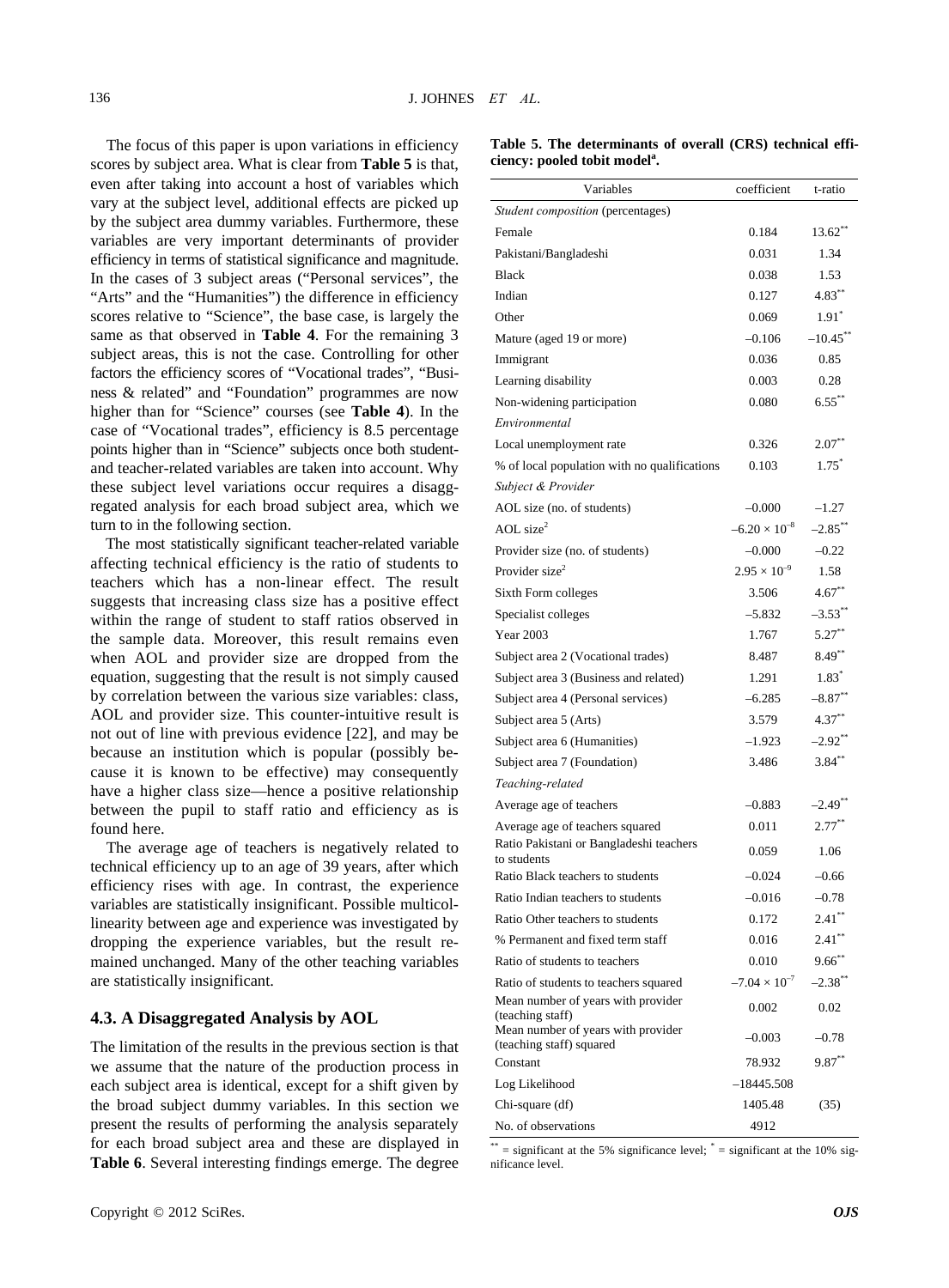|                                                                |                      | 1 Science       |                       | 2 Vocational          |                       | 3 Business            | 4 Personal            |                      | 5. Arts               |           | 6. Humanities         |                       | 7 Foundation         |                       |
|----------------------------------------------------------------|----------------------|-----------------|-----------------------|-----------------------|-----------------------|-----------------------|-----------------------|----------------------|-----------------------|-----------|-----------------------|-----------------------|----------------------|-----------------------|
|                                                                | Coef                 | $t$ -ratio      | Coef                  | t-ratio               | Coef                  | t-ratio               | Coef                  | t-ratio              | Coef                  | t-ratio   | Coef                  | t-ratio               | Coef                 | t-ratio               |
| Female                                                         | 0.099                | $\frac{98}{18}$ | 0.065                 | 2.04                  | 0.235                 | $5.82***$             | 0.219                 | 8.15                 | 0.041                 | 0.87      | 0.113                 | 2.74                  | 0.185                | $2.54***$             |
| Pakistani/Bangladeshi                                          | $-0.013$             | $-0.29$         | 0.055                 | 0.45                  | 0.022                 | 0.54                  | 0.022                 | 0.28                 | 0.080                 | 1.59      | 0.035                 | 0.98                  | 0.126                | $2.34***$             |
| <b>Black</b>                                                   | $-0.023$             | $-0.52$         | 0.053                 | 0.59                  | 0.89                  | $\overline{16}$       | 0.165                 | $2.39***$            | 0.125                 | $2.21***$ | $-0.061$              | $-1.48$               | 0.020                | 0.23                  |
| Indian                                                         | 0.104                | $2.15***$       | 0.152                 | 1.32                  | 1.175                 | $4.58**$              | 0.155                 | $-1.76$              | 1.164                 | $2.89***$ | 0.041                 | 1.03                  | 0.067                | 0.74                  |
| Other                                                          | 0.061                | 0.87            | 0.110                 | 0.94                  | 0.76                  | 0.99                  | 0.056                 | 0.47                 | $-0.143$              | $-1.50$   | 0.147                 | $2.47***$             | $-0.056$             | $-0.70$               |
| Mature                                                         | $-0.050$             | $-1.99***$      | $-0.115$              | $-2.86$ <sup>**</sup> | $-0.161$              | $-7.51$ <sup>**</sup> | $-0.111$              | $-3.73***$           | $-0.039$              | $-1.58$   | $-0.151$              | $-9.38***$            | $-0.083$             | $-2.13$ <sup>**</sup> |
| Immigrant                                                      | 0.112                | 0.82            | $-0.232$              | $-1.60$               | $-0.113$              | $-0.89$               | $-0.071$              | $-0.46$              | 0.171                 | 1.03      | 0.134                 | $2.22***$             | 0.043                | 0.62                  |
| Learning disability                                            | $-0.034$             | $-1.55$         | 0.022                 | 0.70                  | $-0.031$              | $-1.58$               | 0.007                 | 0.22                 | $-0.014$              | $-0.54$   | 0.013                 | 0.70                  | 0.057                | 1.77                  |
| Non-widening participation                                     | 0.066                | $2.81**$        | 0.009                 | 0.18                  | 0.093                 | $4.30***$             | 0.148                 | $4.17***$            | 0.096                 | $3.64**$  | 0.077                 | $3.82**$              | 0.000                | $-0.01$               |
| Unemployment rate                                              | 0.650                | $1.96^{**}$     | $-0.518$              | $-1.14$               | $-0.148$              | $-0.54$               | 0.469                 | 1.08                 | 0.286                 | 0.88      | 0.696                 | $2.64***$             | 0.292                | 0.54                  |
| % of local pop with no quals                                   | 0.040                | 0.32            | 0.090                 | 0.53                  | 0.195                 | $1.93*$               | 0.312                 | $1.87*$              | 0.134                 | 1.07      | 0.056                 | 0.57                  | $-0.159$             | $-0.81$               |
| AOL size                                                       | 0.001                | 0.73            | $-0.003$              | $-2.07$               | $-0.001$              | $2.94$ <sup>*</sup>   | $-0.001$              | $-2.19$ <sup>*</sup> | 0.004                 | $2.47**$  | 0.003                 | $2.90**$              | $-0.002$             | $-1.50$               |
| AOL size2                                                      | $8.1 \times 10^{-8}$ | 0.15            | $5.5 \times 10^{-7}$  | $2.26***$             | $6.6 \times 10^{-8}$  | $2.19***$             | $-9.9 \times 10^{-8}$ | $-1.96$ <sup>*</sup> | $-5.5 \times 10^{-7}$ | $-1.59$   | $-4.0 \times 10^{-7}$ | $-1.98$ <sup>**</sup> | $.8 \times 10^{-7}$  | 1.59                  |
| Provider size                                                  | $-0.0004$            | $-1.98$ **      | 0.0004                | 0.70                  | 0.0002                | 1.08                  | $-0.00008$            | $-0.36$              | $-0.0002$             | $-1.32$   | $-0.0002$             | $-1.72$ <sup>*</sup>  | $-0.0003$            | $-1.10$               |
| Provider size2                                                 | $8.8\times10^{-9}$   | $2.12***$       | $-6.4 \times 10^{-9}$ | $-1.30$               | $2.1 \times 10^{-11}$ | 0.01                  | $5.7 \times 10^{-9}$  | 1.12                 | $5.9 \times 10^{-9}$  | 1.62      | $4.6 \times 10^{-9}$  | 1.47                  | $1.1 \times 10^{-8}$ | .70°                  |
| Sixth Form                                                     | 4.262                | $2.87***$       | 0.880                 | 0.22                  | $-0.630$              | $-0.48$               | 4.814                 | $2.23***$            | 4.629                 | 2.84      | 2.477                 | $2.10^{**}$           | 0.091                | 0.04                  |
| Specialist                                                     | 5.292                | 1.39            | $-1.773$              | $-0.51$               | $-2.608$              | $-0.66$               | $-15.067$             | $-3.35$ <sup>*</sup> | $-2.063$              | $-0.58$   | $-2.801$              | $-0.73$               | 1.343                | 0.26                  |
| Year 2003                                                      | 2.268                | $3.29***$       | 3.062                 | $3.06***$             | 1.131                 | $2.02***$             | 4.288                 | $4.67***$            | $-0.803$              | $-1.14$   | 1.142                 | $2.04***$             | $-2.195$             | $-1.87$               |
| Average age of teachers                                        | 0.154                | 0.13            | $-1.737$              | $-2.08$ <sup>**</sup> | $-1.165$              | $-1.55$               | $-0.340$              | $-0.34$              | 0.027                 | 0.02      | $-1.043$              | $-1.71$ <sup>*</sup>  | 4.083                | $2.29***$             |
| Average age of teachers squared                                | $-0.000$             | $-0.01$         | 0.020                 | $2.31***$             | 0.013                 | 1.48                  | 0.006                 | 0.55                 | $-0.001$              | $-0.06$   | 0.012                 | i.75*                 | $-0.046$             | $-2.25$               |
| Ratio Pakistani or Bangladeshi<br>teachers to students         | $-0.059$             | $-0.50$         | 0.203                 | 1.08                  | $-0.032$              | $-0.44$               | 0.403                 | $2.40**$             | 0.285                 | 1.07      | 0.039                 | 0.54                  | $-0.333$             | $-0.88$               |
| Ratio Black teachers to students                               | 0.017                | 0.25            | $-0.174$              | $-0.44$               | $-0.115$              | $-1.27$               | $-0.099$              | $-1.37$              | $-0.084$              | $-0.63$   | 0.060                 | 1.02                  | 0.137                | 0.96                  |
| Ratio Indian teachers to students                              | 0.028                | 0.47            | $-0.041$              | $-0.40$               | 0.121                 | $2.85***$             | 0.013                 | 0.29                 | $-0.022$              | $-0.09$   | $-0.012$              | $-0.39$               | $-0.143$             | $-2.97$ <sup>*</sup>  |
| Ratio Other teachers to students                               | 0.082                | 0.37            | 0.172                 | 48                    | 0.161                 | 1.09                  | 0.269                 | 1.35                 | $-0.258$              | $-0.94$   | $-0.177$              | $-1.61$               | 0.312                | 0.49                  |
| % Permanent and fixed term staff                               | 0.014                | 0.72            | 0.029                 | 29                    | 0.006                 | 0.51                  | 0.017                 | 0.98                 | $-0.010$              | $-0.73$   | 0.014                 | 1.32                  | 0.019                | 0.94                  |
| Ratio of students to teachers                                  | 0.029                | $5.05***$       | 0.017                 | 0.82                  | 0.000                 | 0.17                  | 0.032                 | $6.67***$            | 0.011                 | 0.96      | 0.012                 | $4.97***$             | 0.004                | 0.77                  |
| Ratio of students to teachers<br>squared                       | $-0.000$             | $-3.00**$       | 0.000                 | 14                    | 0.000                 | $-1.67$               | $-0.000$              | $-1.65$ <sup>*</sup> | 0.000                 | 117       | $-0.000$              | $-1.48$               | 0.000                | 0.99                  |
| Mean number of years with<br>provider (teaching staff)         | $-0.066$             | $-0.35$         | 0.032                 | 0.09                  | 0.121                 | 0.71                  | $-0.236$              | $-0.62$              | 0.056                 | 0.21      | $-0.042$              | $-0.29$               | $-0.025$             | $-0.07$               |
| provider (teaching staff) squared<br>Mean number of years with | $-0.001$             | $-0.17$         | $-0.007$              | $-0.35$               | $-0.003$              | $-0.57$               | 0.010                 | 0.46                 | $-0.011$              | $-1.03$   | 0.000                 | 0.00                  | $-0.009$             | $-0.89$               |
| Log Likelihood                                                 | $-1688.07$           |                 | $-1795.8$             |                       | $-3672.68$            |                       | $-5159.31$            |                      | $-1182.20$            |           | $-2678.47$            |                       | $-1544.40$           |                       |
| Chi-square                                                     | 157.27               | (29)            | 115.36                | (29)                  | 270.50                | (29)                  | 365.88                | (29)                 | 140.05                | (29)      | 476.20                | (29)                  | 83.76                | (29)                  |

| こくりく      |
|-----------|
|           |
|           |
|           |
| í         |
|           |
|           |
|           |
|           |
|           |
|           |
|           |
| <br> <br> |
| ļ         |
|           |
|           |
|           |
|           |
|           |
|           |
|           |
| i         |
|           |

۰

 $*$  = significant at the 5% significance level;  $*$  = significant at the 10% significance level.

 $\frac{1}{2}$  significant at the 5% significance level;  $\frac{1}{2}$  = significant at the 10% significance level.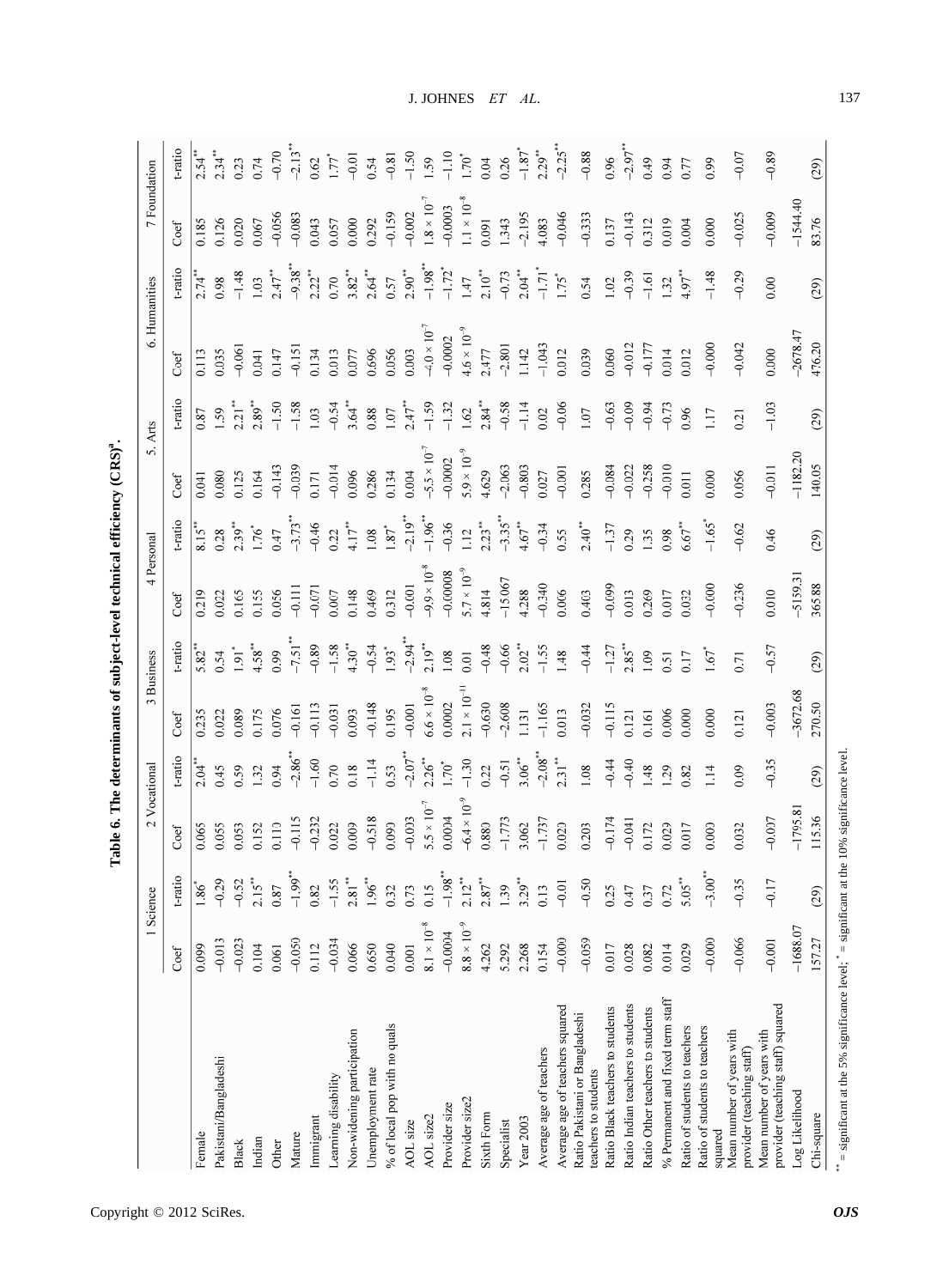of success to which inter-institutional variations in efficiency can be explained by student-, staff- and institutionrelated variables differs greatly by subject area. The chisquared statistic (with 29 degrees of freedom) varies from 84 in "Foundation" programmes to 476 in "Humanities", suggesting greater success in explaining efficiency scores in the latter compared to the former.

Student-related characteristics are generally important explanatory variables, but their magnitude and statistical significance varies considerably by subject area. A higher percentage of female students has a statistically significant positive effect on overall efficiency in all but 2 broad subject areas, namely, "Science" and the "Arts". The largest effects are observed for the "Business & related" and "Personal service" subjects, where a 10 percentage point increase in the percentage of females in the subject increases technical efficiency by 2.4 and 2.2 percentage points, respectively. The effect of the ethnic minority variables also differ by broad subject area. Many of the estimates for the Pakistani/Bangladeshi and Other ethnic groups are statistically insignificant, whereas there are some interesting findings with respect to the percentage of Black and Indian students. In the case of "Personal services", the "Arts" and to a lesser extent "Business & related" subjects the effect of a higher percentage of Black students on technical efficiency is positive; in the "Humanities" area, however, the effect on technical efficiency is negative but borderline significant. A higher percentage of Indian students raises efficiency in all subjects but is statistically significant in only half the broad subject areas. It is likely that these results reflect differences in the prior attainment of students from each ethnic group with Indians typically ranked highest followed by Black and Pakistani/Bangladeshi students.

The percentage of mature students has a significantly negative effect on efficiency in many of the subject areas, except for the "Arts". This effect is particularly large (*β* is approximately  $-0.15$ ) in "Business & related" and "Humanities" subject areas. The family background of students is also important insofar as a higher percentage of students from "wealthier" backgrounds, reflected by the non-widening participation variable, the higher the technical efficiency of the subject area. This is particularly the case in "Business & related" and "Personal service" subject areas. In contrast, environmental factors, such as the unemployment rate are generally statistically insignificant in explaining efficiency within broad subject areas, the exception being the "Humanities" and "Science" subjects where it has a large positive effect.

The size of the AOL varies in the direction of its effect on technical efficiency. Size has a negative effect on efficiency in "Vocational trades", "Business & related" and "Personal services", but a positive effect in the "Arts" and "Humanities" programmes. The significance of the square of AOL size in the case of the last two

suggests that the optimum size of AOL within these 2 broad subject areas is around 3500 in each case. This is around 2 to 3 times larger than their current average size. The evidence regarding the effect of provider size on efficiency is limited. Provider size is significantly negatively related to efficiency in "Science". The optimal provider size for this subject area is estimated to be 21,800, which is almost twice the current average size.

Sixth Form colleges perform significantly better than General/Tertiary FE colleges in 4 subjects—"Science", "Personal services", the "Arts" and "Humanities" subject areas. In these cases technical efficiency is between 2 and 5 percentage points higher in Sixth Form colleges compared to General/Tertiary FE colleges. Specialist colleges have lower technical scores in "Personal service" subjects, by around 15 percentage points when compared with General/Tertiary FE colleges.

Teaching-related variables play a much smaller role in explaining efficiency levels within each subject area. Indeed, in the "Arts", no teaching-related variables are statistically significant. In contrast, the student-teacher ratio is positively related to efficiency in 3 broad subject areas: "Science", "Personal services" and "Humanities" The average age of teachers has a negative and statisticcally significant effect in "Vocational trades", and to a lesser extent the "Humanities" subjects. The significance of the squared terms suggests that efficiency starts to rise with teacher age in these subject areas after an age of 43 to 44 years. In contrast, teacher age has a significantly positive effect in "Foundation" programmes up to an age of 44 years, after which efficiency falls with age. Surprisingly, teacher experience has no significant effect on efficiency in any subject area. Possible interactions between teacher age and experience are investigated by dropping the age variables, but experience remains insignificant.

## **5. Conclusions**

Previous research in the context of English FE concluded that FE providers need to implement strategies for improving achievement and retention amongst the most at-risk students, namely white males [3]. This previous study took no account of differences between subjects, yet there is some evidence in the context of higher education that the determinants of achievement and retention vary by subject of study [5,6]. The effectiveness of strategies devised to increase the efficiency with which FE colleges provide education is likely to be improved, therefore, by investigating whether there are also differences between subjects in the efficiency of FE colleges. To this end, we calculated, using DEA, the overall technical efficiency scores across 14 AOLs in the English FE sector using data for 2002 and 2003 obtained from the LSC. The main finding from the DEA is that there are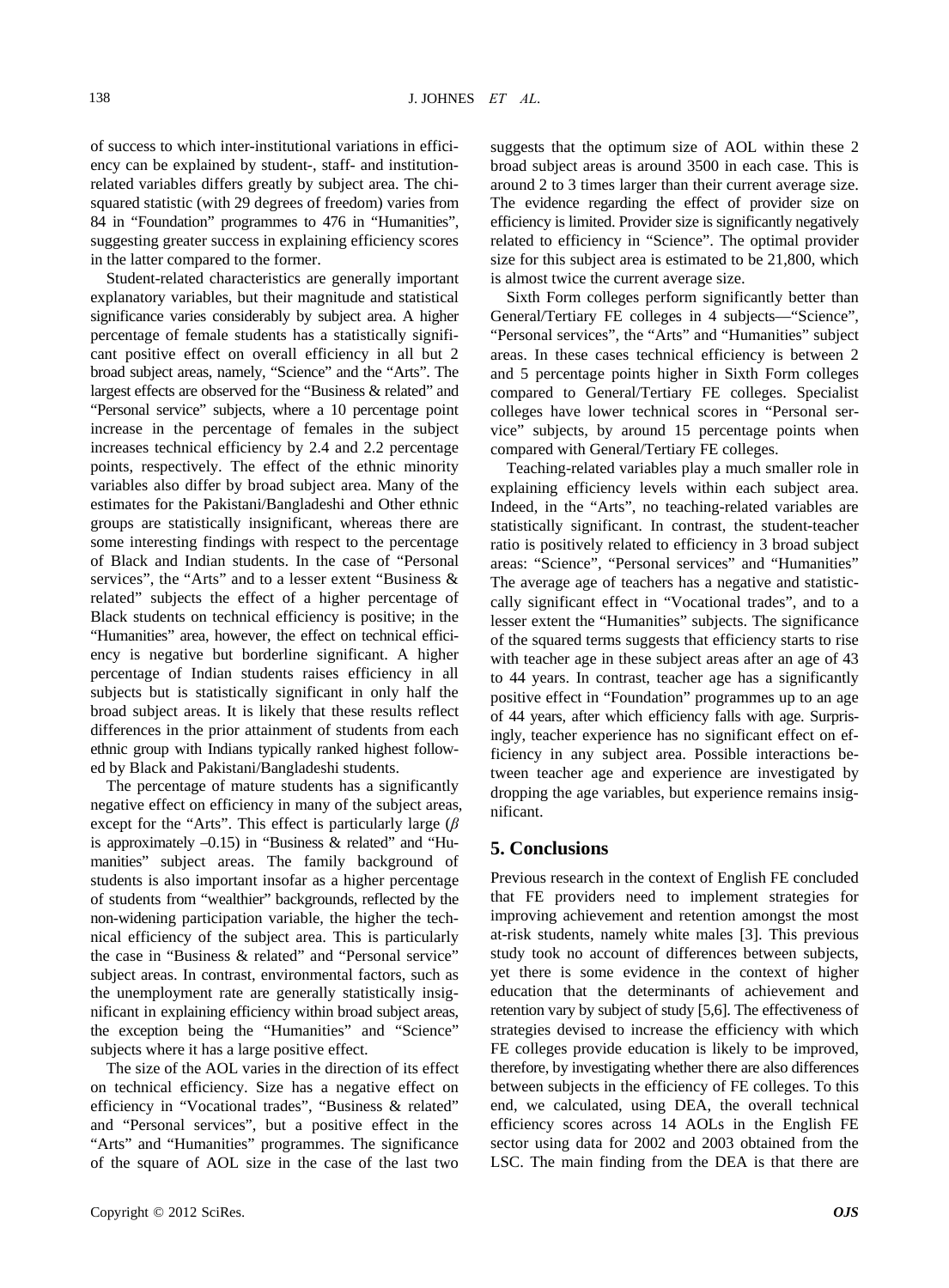differences in performance by AOL: the mean overall technical efficiency score varied from 75% in "Health, social care & public services" to 86% in "Visual and performing arts and media".

A second stage analysis of the DEA efficiency scores pooled across subjects reveals further results which should be of interest to policy-makers and managers in the FE sector. First student-related characteristics, such as gender, age, ethnic origin and socio-economic status, are more important than either teacher-related or environmental variables in explaining the level of efficiency. Second, even taking into account variables relating to students, teachers and the school environment, there remain significant differences in efficiency between broad subject areas.

Finally, once the sample is split according to subject and the analysis is repeated, it becomes apparent that the precise effects of student-, teacher- and institution-related variables vary by subject. While many of the factors found to be significant in explaining efficiencies by subject are not amenable to alteration by managers, the results should nevertheless be of interest to both managers and policy-makers. First, in judging the efficiency of individual providers, allowance should be made for subject mix, and student and staff characteristics. Second, strategies for improving efficiency should be developed at the micro (subject) rather than the macro (provider) level, since the variables which are important in explaining efficiency vary significantly by subject. Thus, concentrating on improving achievement and retention amongst white males (the strategy implied by the results of analysis at the provider level) may have little effect on improving efficiency in, for example, "Arts" or, to a lesser extent, "Science" where student gender appears to have little effect on performance, or in "Vocational trades" where ethnic background has no effect on efficiency. FE managers therefore need to look at each subject area separately and decide on policies which will improve efficiency in that specific subject. Finally, the existence of differences in efficiency between types of FE provider at the subject level suggests that it is vital that further investigation should be undertaken to establish the specific characteristics of each type of college which contribute to increased efficiency.

# **6. Acknowledgements**

We would like to thank the Centre for Excellence in Leadership, Lancaster University Management School, for funding this research, and the LSC for providing the data. The usual disclaimer applies

# **REFERENCES**

[1] Foster Report, "Realising the Potential: A Review of the

Future Role of Further Education Colleges," Department for Education and Science, London, 2005.

- [2] Department for Education and Science, "Further Education: Raising Skills, Improving Life Chances," White Paper, London, 2006.
- [3] S. Bradley, J. Johnes and A. Little, "The Measurement and Determinants of Efficiency and Productivity in the Further Education Sector in England," *Bulletin of Economic Research*, Vol. 62, No. 1, 2010, pp. 1-30. [doi:10.1111/j.1467-8586.2009.00309.x](http://dx.doi.org/10.1111/j.1467-8586.2009.00309.x)
- [4] M. Yang, H. Goldstien, W. Browne and G. Woodhouse, "Multivariate Multilevel Analyses of Examination Results," *Journal of the Royal Statistical Society A*, Vol. 165, No. 1, 2002, pp. 137-153. [doi:10.1111/1467-985X.00633](http://dx.doi.org/10.1111/1467-985X.00633)
- [5] J. Johnes, "Inter-University Variations in Undergraduate Non-Completion Rates: A Statistical Analysis by Subject of Study," *Journal of Applied Statistics*, Vol. 24, No. 3, 1997, pp. 343-361. [doi:10.1080/02664769723738](http://dx.doi.org/10.1080/02664769723738)
- [6] J. Johnes, "Measuring Efficiency: A Comparison of Multilevel Modelling and DEA in the Context of Higher Education," *Bulletin of Economic Research*, Vol. 58, No. 2, 2006, pp. 75-104. [doi:10.1111/j.0307-3378.2006.00238.x](http://dx.doi.org/10.1111/j.0307-3378.2006.00238.x)
- [7] R. W. Shephard, "Theory of Cost and Production Frontiers," Princeton University Press, Princeton, 1970.
- [8] R. Färe, "Fundamentals of Production Theory," Springer-Verlag, Berlin, 1988.
- [9] A. Charnes, W. W. Cooper and E. Rhodes, "Measuring the Efficiency of DMUs," *European Journal of Operational Research*, Vol. 2, No. 2, 1978, pp. 429-444. [doi:10.1016/0377-2217\(78\)90138-8](http://dx.doi.org/10.1016/0377-2217(78)90138-8)
- [10] A. Charnes, W. W. Cooper and E. Rhodes, "Measuring the Efficiency of Decision Making Units: A Short Communication," *European Journal of Operational Research*, Vol. 3, No. 4, 1979, p. 339. [doi:10.1016/0377-2217\(79\)90229-7](http://dx.doi.org/10.1016/0377-2217(79)90229-7)
- [11] T. J. Coelli, D. S. P. Rao, C. J. O'Donnell and G. E. Battese, "An Introduction to Efficiency and Productivity Analysis," Springer, New York, 2005.
- [12] S. C. Ray, "Resource Use Efficiency in Public Schools: A Study of Connecticut Data," *Management Science*, Vol. 37, No. 12, 1991, pp. 1620-1628. [doi:10.1287/mnsc.37.12.1620](http://dx.doi.org/10.1287/mnsc.37.12.1620)
- [13] S. Grosskopf and C. Moutray, "Evaluating Performance in Chicago Public High Schools in the Wake of Decentralization," *Economics of Education Review*, Vol. 20, No. 1, 2001, pp. 1-14. [doi:10.1016/S0272-7757\(99\)00065-5](http://dx.doi.org/10.1016/S0272-7757(99)00065-5)
- [14] S. Bradley, G. Johnes and J. Millington, "The Effect of Competition on the Efficiency of Secondary Schools in England," *European Journal of Operational Research*, Vol. 135, No. 2, 2001, pp. 545-568. [doi:10.1007/s00148-006-0110-y](http://dx.doi.org/10.1007/s00148-006-0110-y)
- [15] M. Andrews, S. Bradley, D. Stott and J. Taylor, "The Evolution and Determinants of the Educational Gender Gap in England," 2001. http://www.lancs.ac.uk/staff/ecasb/papers/ggap1-revised.